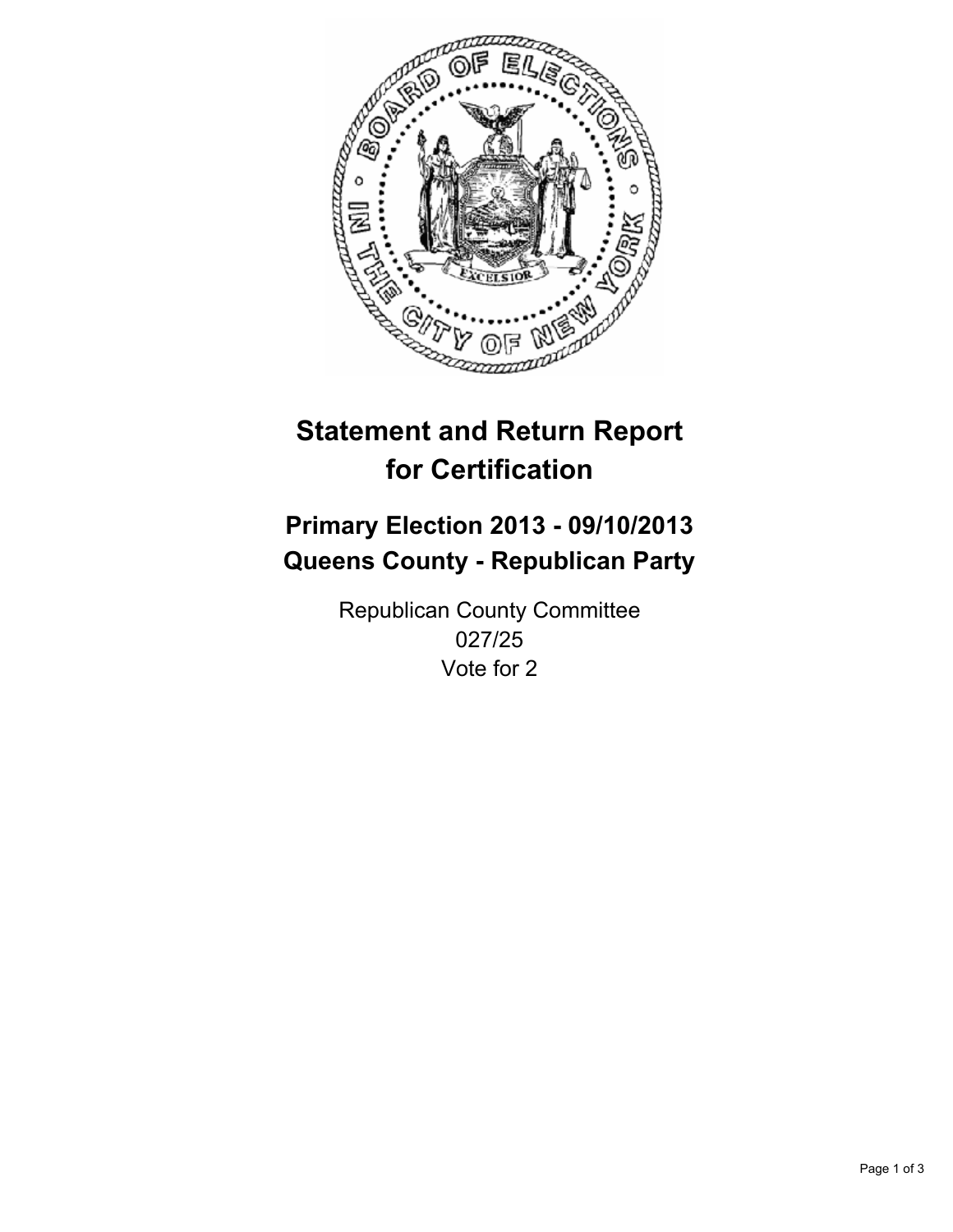

## **Assembly District 25**

| <b>EMERGENCY</b>     | 0        |
|----------------------|----------|
| ABSENTEE/MILITARY    | 4        |
| <b>FEDERAL</b>       | 0        |
| SPECIAL PRESIDENTIAL | 0        |
| AFFIDAVIT            | $\Omega$ |
| ADRIANA JANIAK       | 17       |
| <b>HUNG LING LUI</b> | 11       |
| ANNIE P. SALVATOR    | 10       |
| <b>Total Votes</b>   | 38       |